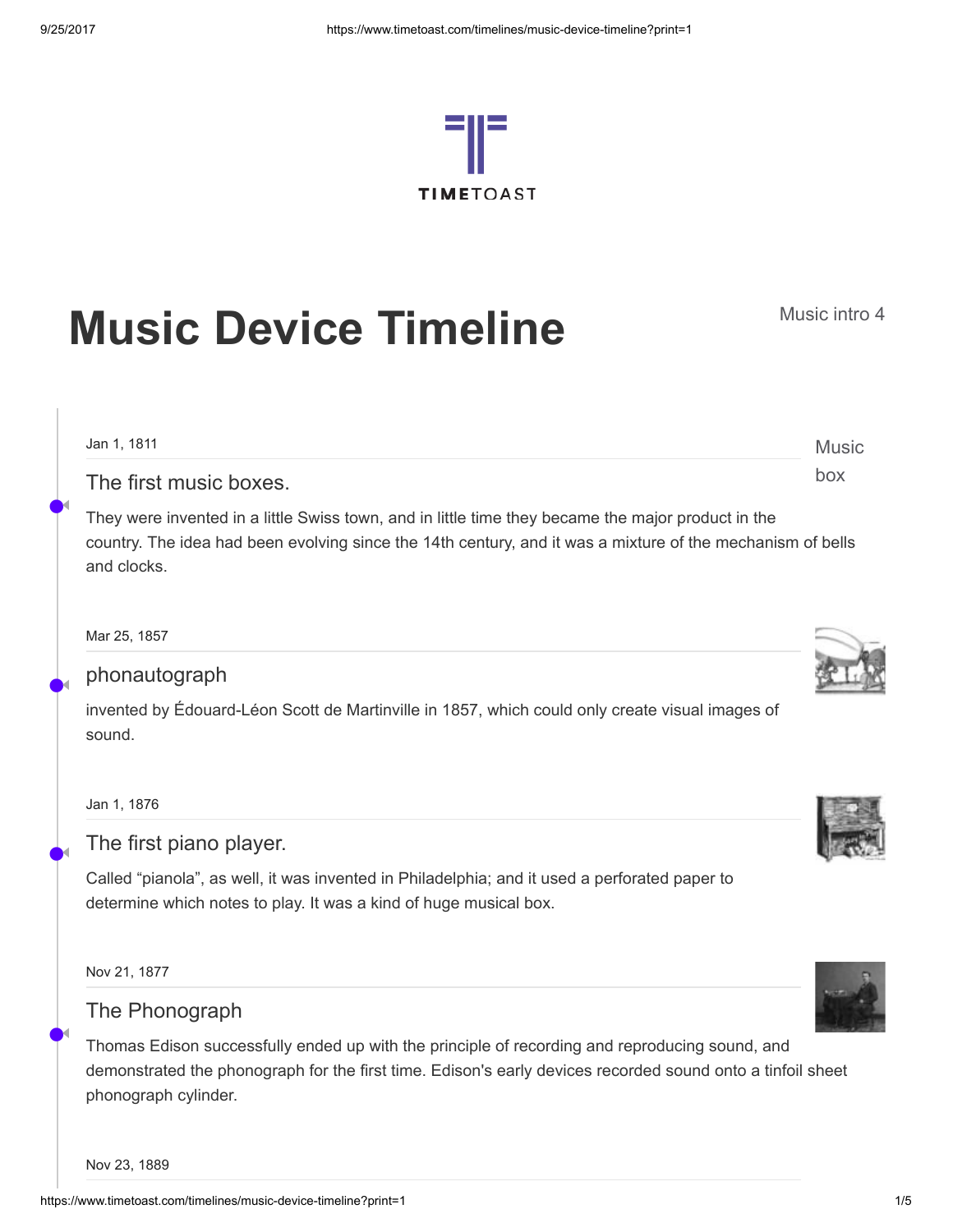•

◀

•

◀

•

◀

•

◀

•

◀

•

◀

# The first "Jukebox"

This first model was not the junkebox alone. It had been incorporated with other devices, and independiced later. This one, involved rubber tubes connected to a phonograph, and it was activated by coin in each tube.

| Nov 2, 1920          | Radio   |
|----------------------|---------|
| <b>Radio Station</b> | station |

Was created the world's first commercially licensed radio station, the KDKA. KDKA operates on a clear channel and broadcasts a news/talk radio format. News and spoken word programming has been a central feature of its programming from its beginning

#### Jan 1, 1934

### Jukebox

Was created the first jukebox by Wurlitzer. A jukebox is a partially automated music-playing device, usually a coin-operated machine, which will play a patron's selection from self-contained media. The classic jukebox has buttons with letters and numbers on them that, when entered in combination, are used to play a specific selection.

Jan 1, 1964

## 8-track

the 8-track is invented, the new format takes hold in no small part thanks to the automobile industry, which begins offering 8-track players in its cars.

#### Jan 1, 1971

## **Cassette**

The cassette was invented; it allows what had formerly been used mainly to record dictation for high-quality music playback.

Jan 1, 1976

# Boom Box

The boom box was invented. A compromise between home stereos and handheld radios or cassette players, the boom box makes it possible to bring the disco with you wherever you go.

Walkman







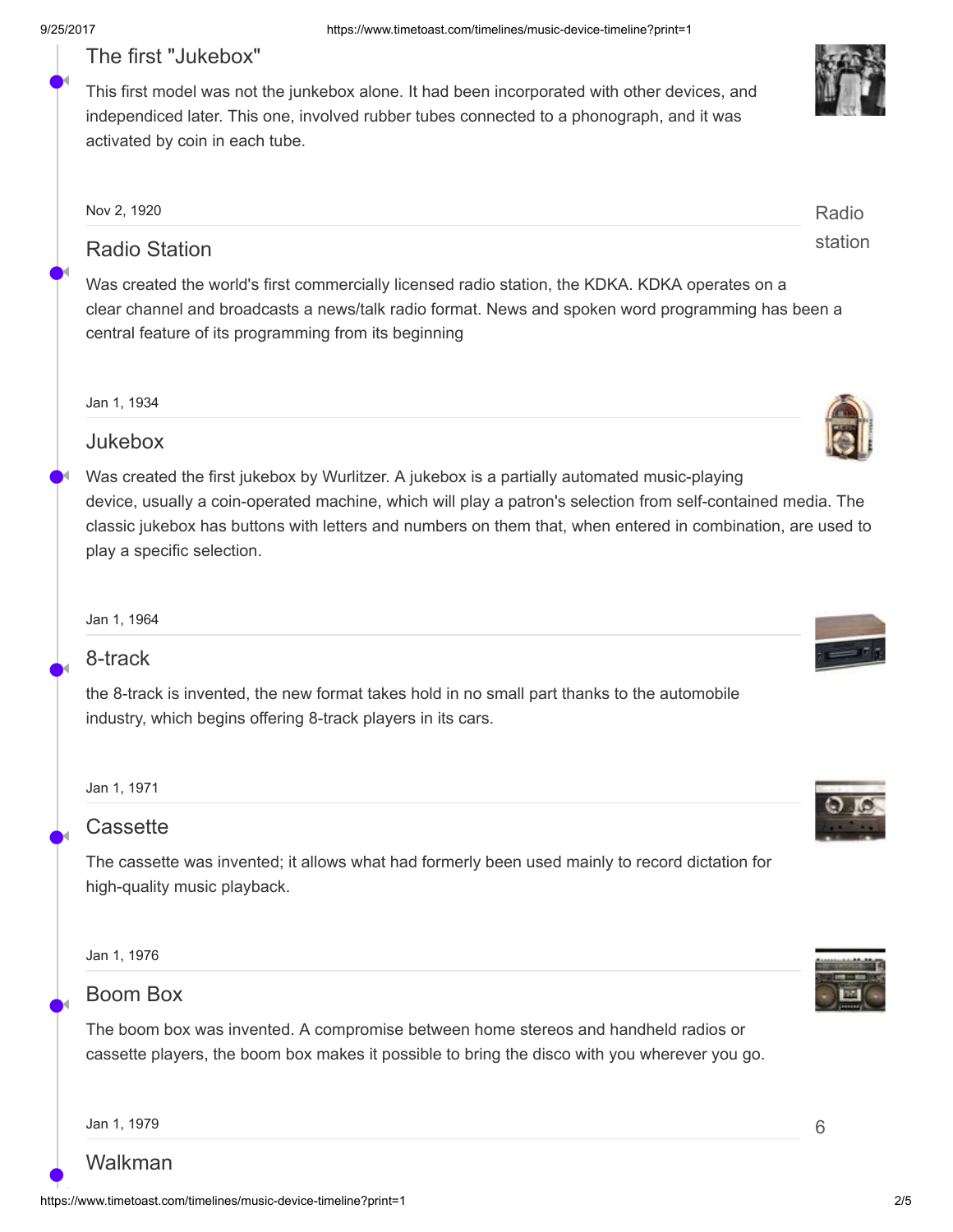#### 9/25/2017

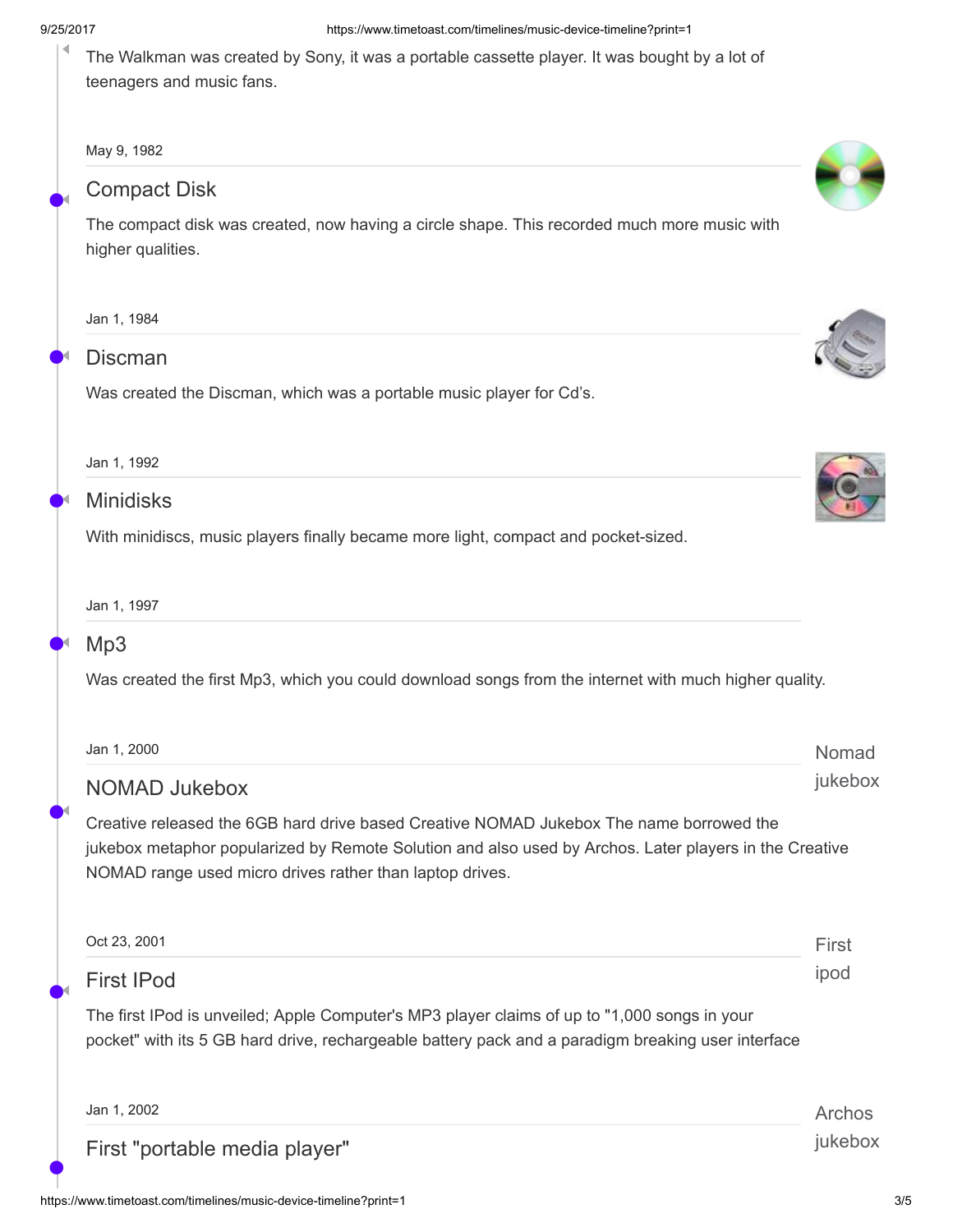Archos released the first "portable media player" (PMP), the Archos Jukebox Multimedia. Manufacturers have since implemented abilities to view images and play videos into their devices.

|                                                                                                                                                                                                                                 | Aiwa's<br><b>az</b> |
|---------------------------------------------------------------------------------------------------------------------------------------------------------------------------------------------------------------------------------|---------------------|
| Aiwa's AZ-RS256                                                                                                                                                                                                                 | rs256               |
| Among a number of other portable music recorders now on the market include Aiwa's AZ-RS256,<br>which was first released in 2004, the Microsoft Zune, Archos and Cowon                                                           |                     |
| Jan 6, 2004                                                                                                                                                                                                                     | First               |
| <b>The IPod Mini</b>                                                                                                                                                                                                            | ipod                |
| The IPod Mini was released and holds only 4gb. Their have been many generations and was<br>discontinued in September 7, 2005                                                                                                    | mini                |
| Jul 1, 2004                                                                                                                                                                                                                     | First               |
| <b>iPod Nano</b>                                                                                                                                                                                                                | ipod                |
| the first iPod Nano was released in 2004 and took over from the iPod Mini. It uses flash memory<br>and is now on its sixth version. The 2GB version held about 500 songs with the 4GB capable of storing around<br>1,000 tracks | nano                |
|                                                                                                                                                                                                                                 |                     |
| Jan 11, 2005                                                                                                                                                                                                                    | First               |
|                                                                                                                                                                                                                                 | ipod                |
| <b>iPod Shuffle</b><br>Apple Released the iPod Shuffle in 11 January 2005 this had no screen and could only hold up to<br>1 GB of space                                                                                         | shuffle             |
|                                                                                                                                                                                                                                 | Ipod                |
| Sep 7, 2005<br><b>iPod Nano</b>                                                                                                                                                                                                 | nano b<br>W         |



The iPhone Debuts Merging audio, video, computing, and connectivity, the iPhone has quickly become the standard for portable multimedia. Oh yeah, and it plays music, too.

Sep 8, 2010